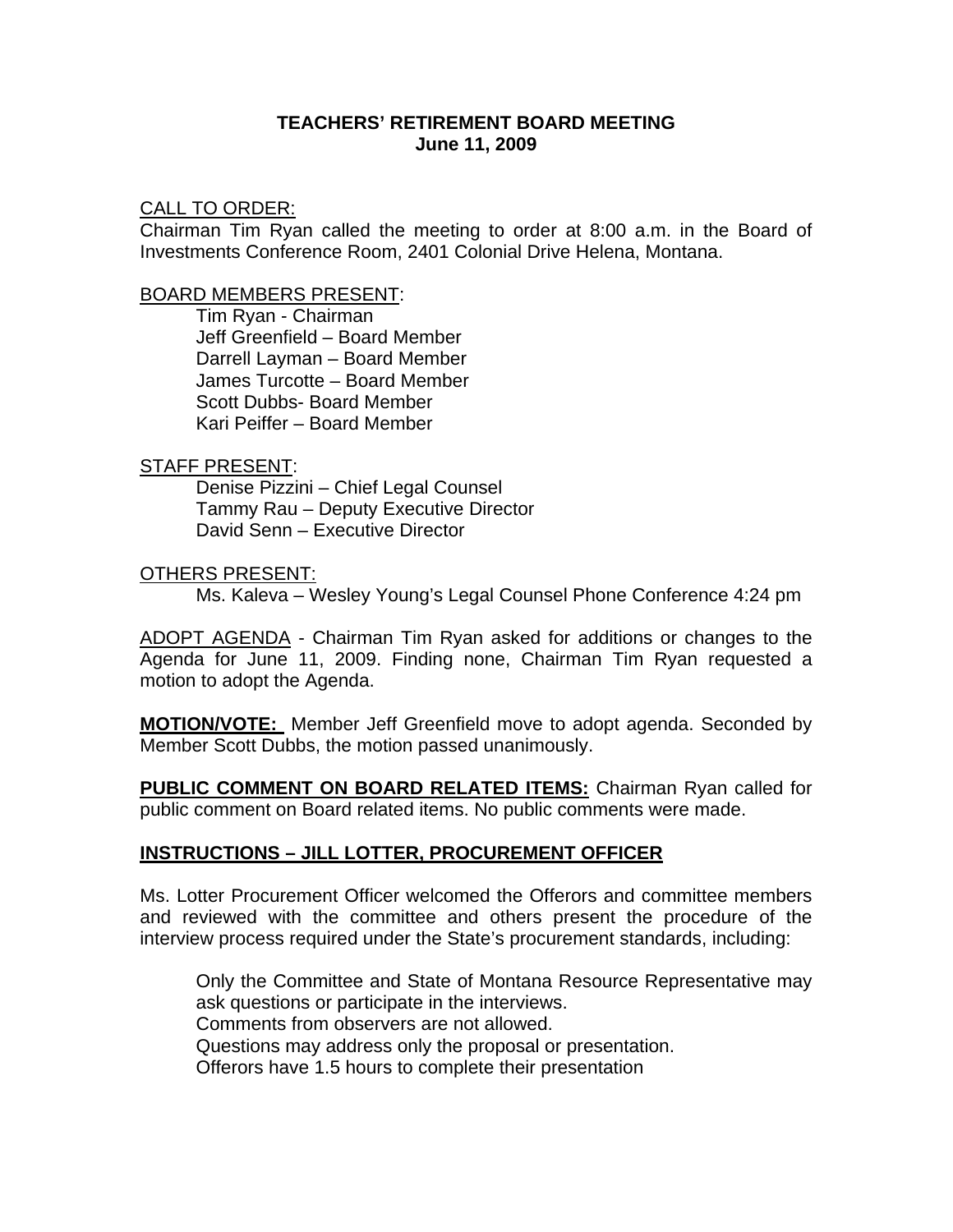# **PRESENTATIONS FOR ACTUARIAL CONSULTING SERVICES**

## Cavanaugh Macdonald

Ed Macdonald, Jose Fernandez, and Todd Green represented Cavanaugh Macdonald (Cav/Mac). CavMac consulting firm commented that they only do public sector work; not every firm does that. CavMac has a full team ready to be at service to all Board members, and staff at TRS. They will provide thoughtful and innovative solutions that will allow public sector benefit plans to thrive in the future.

CavMac currently has 8 Teachers Retirement systems and several government pension plans that they consult for throughout the states. They have the latest tools and the staff has significant experience in the public sector benefit plans. Mr. Ed Macdonald responded to the request to explain their experience designing retirement plans for public educators and to identify the key elements of the "ideal plan". All members of the Cav/Mac team responded to questions.

### Buck Consultants'

Dave Slishinsky and Michelle DeLange represented Buck Consultants. Buck currently provides actuarial and pension consulting services to 55 statewide systems, Buck consultants have a strong track record of being there for their clients, such as during legislative sessions, negotiations, and strategic planning meetings.

Buck Consultants have experience designing public pension plans, including DB, DC, and DB-Hybrid plans.

Dave Slishinsky responded to the request to explain their experience designing retirement plans for public educators and to identify the key elements of the "ideal plan". All members of the Buck team responded to questions.

### **Cheiron**

Steve McElhaney and Fiona Liston represented Cheiron. Ms. Liston is one of the Co-Founders of Cheiron. Cheiron was formed in 2002, their core business is working jointly with trustee pension, health, and welfare funds, and having a reputation for being proactive, responsive, and developing and implementing innovative solutions. Currently they have contracts with 16 state retirement plans.

Mr. McElhaney designed retirement plans for the Virginia Retirement System and was involved with the University of Oklahoma transition to its Oklahoma Teachers' Retirement System.

Ms. Liston responded to the request to explain their experience designing retirement plans for public educators and to identify the key elements of the "ideal plan". All members of the Cheiron team responded to questions.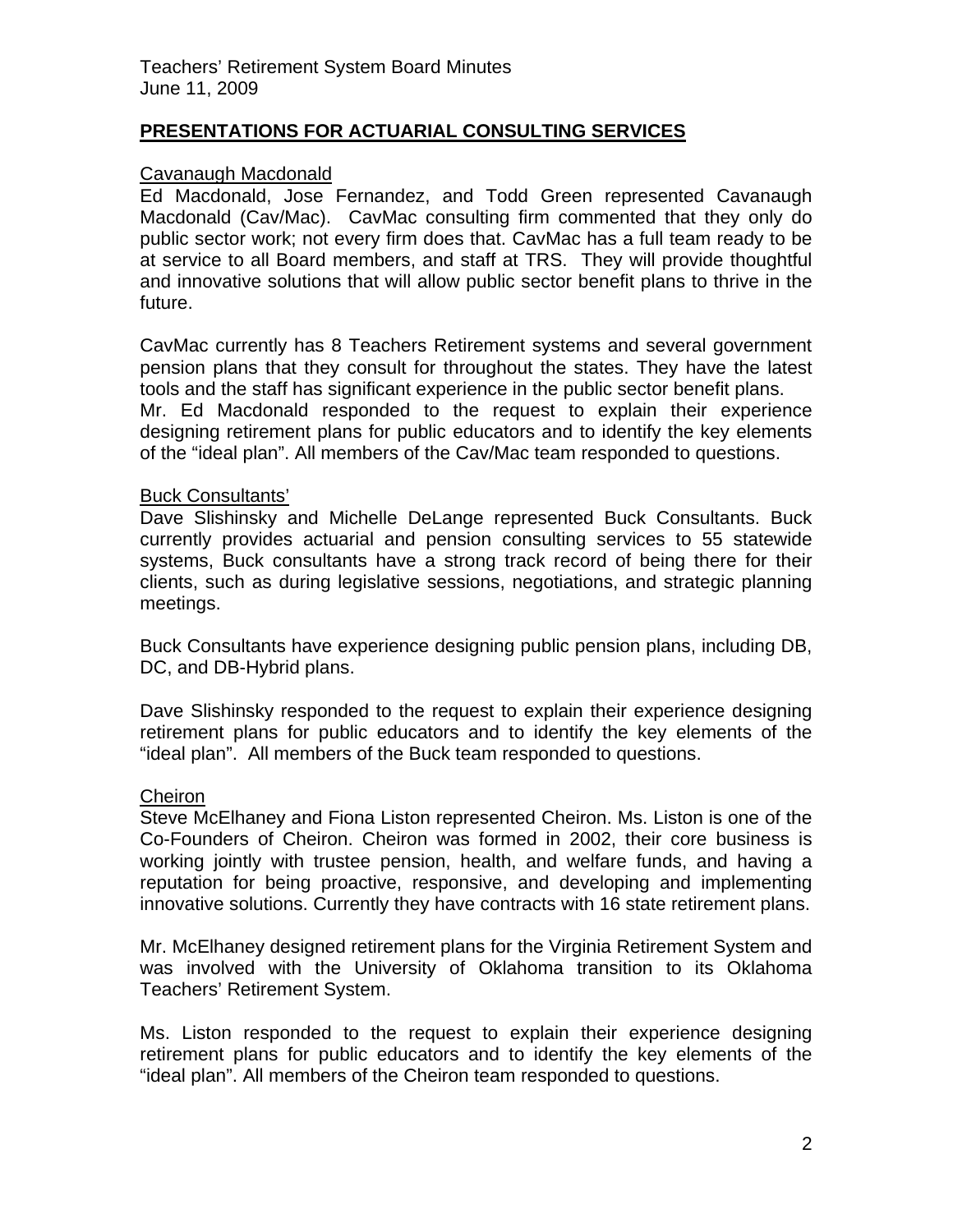Teachers' Retirement System Board Minutes June 11, 2009

# **SCORING OF PRESENTATIONS**

## Evaluation and Award

Cavanaugh Macdonald-Total Points 6,872, Presentation -1,717 and Tier 1 - 5,155 points

Buck Consultants' - Total Points 6,419, Presentation 1,595, and Tier 1 - 4,824 points

Cheiron-Total Points 6,357, Presentation 1,580, and Tier 1- 4,777

Mr. Senn requested a motion to recommend the Contract for actuarial services be awarded to Cavanaugh Macdonald Consulting, LLC.

**MOTION/VOTE:** Member Dubbs move to offer the contract to Cavanaugh Macdonald. Seconded by Member Kari Peiffer, the motion passed unanimously.

# **LEGAL COUNSEL'S REPORT**

### Proposed Settlement Agreement – Ronald Fuller

Ms. Pizzini reviewed Mr. Fuller's case with the Board members. A tentative settlement proposal was presented by Mr. Fuller at the May  $8<sup>th</sup>$  Board meeting, which included that the Department of Corrections would pay \$50,000 towards the amount owed by Mr. Fuller. A contingency added by Mr. Fuller would have required the Board to waive all or at least a portion of the accrued interest; however, the amount of interest to be waived and any asserted basis for waiver was not specified. At the last Board meeting, the Board authorized Mr. Senn and Ms. Pizzini to communicate with Mr. Fuller and Ms. Colleen White, legal counsel for the Montana Department of Corrections (DOC), to examine what portion of the accrued interest Mr. Fuller was requesting be waived, and the basis for the requested waiver. Further communication with Mr. Fuller and Ms. White failed to conclude in final settlement terms.

Mr. Fuller appeared before the Board, and informed the Board that he did not have legal counsel and that he was not going to sign an agreement until he can work with DOC so he can have a retirement that he can survive on. Mr. Fuller again indicated that he would be asking the Board to waive a portion of the interest. Ms. White was also present and available to provide information on behalf of DOC.

Member Dubbs asked Mr. Fuller to explain what portion of the interest he was asking the Board to waive. Mr. Fuller indicated he would like the interest waived from August 2002 to 2005 when he was unaware of the rules and regulations of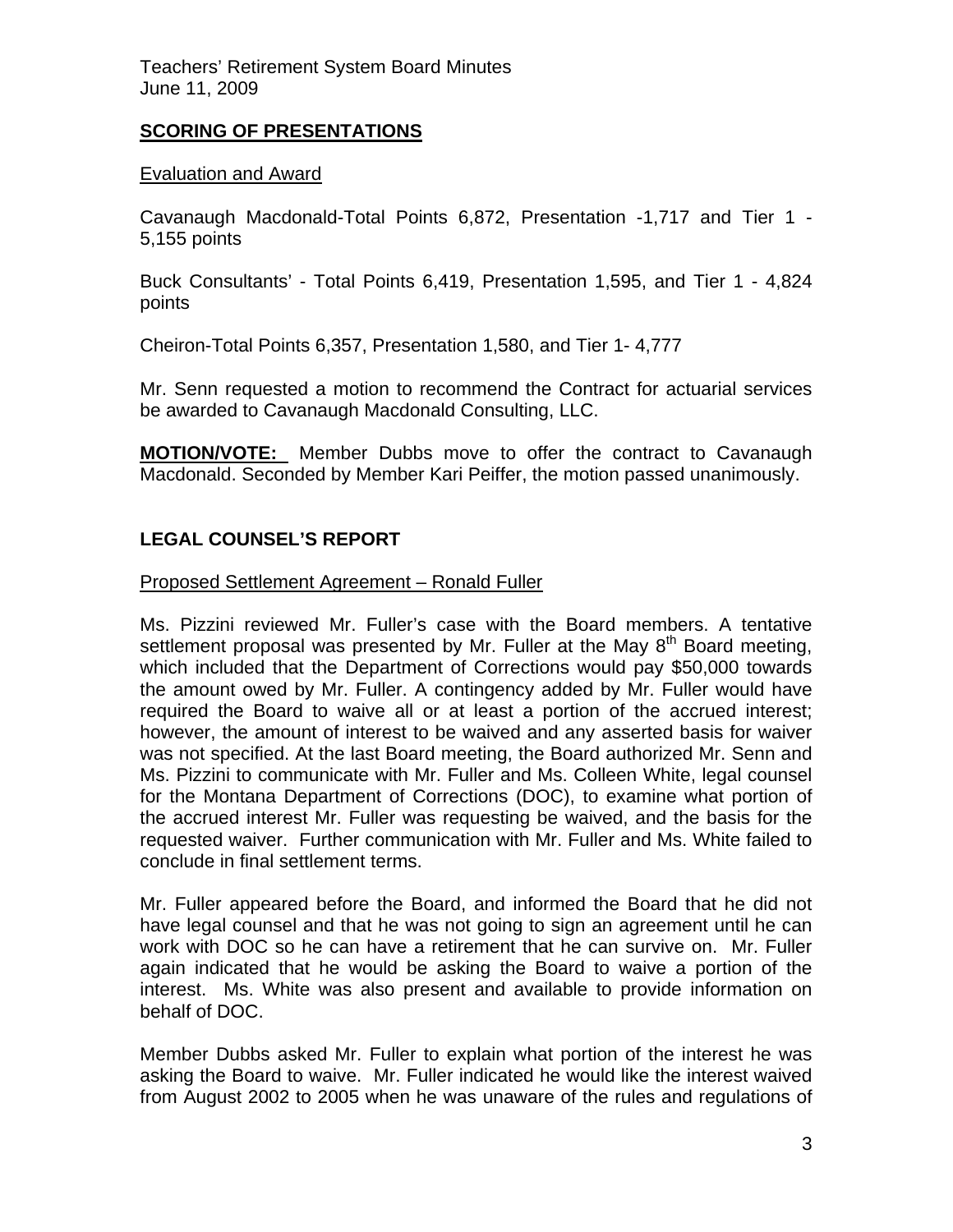Teachers' Retirement System Board Minutes June 11, 2009

the TRS, and for which timeframe he felt he should not be charged the interest. Mr. Senn clarified the interest that accrued during that 3 year period is around \$12,000.00.

Member Dubbs asked Mr. Fuller whether he would be willing to settle with DOC if the TRS Board approves reduction of the interest as he was requesting. Mr. Fuller commented that he could not answer that question unless he knew if the amount of money was able to rectify this situation.

Member Peiffer asked Mr. Fuller if it was his intention to get a lawyer. Mr. Fuller responded that he was talking with a lawyer. Member Peiffer commented on behalf of the Board that with the amount of money at issue Mr. Fuller needs legal advice.

Chairman Ryan commented to the Board, Mr. Fuller and Ms. White that this situation is between Mr. Fuller and the DOC. Ms. White the representative for the DOC commented that she is in agreement with the Chairman Ryan's statement. Ms. White also commented that she was hoping that an agreement would be put in place with Mr. Fuller and the TRS Board, due to the fact that there is a time limit on the availability of the money that the DOC has available to settle this issue, and after the fiscal year end the money may not be available due to budget cuts expected to be made within the State of Montana. Ms. White encouraged Mr. Fuller to seek advice of legal counsel and to have his legal counsel get in contact with her.

Member Dubbs stated that the Board is willing to help resolve this issue with Mr. Fuller, but the situation between Mr. Fuller and the DOC will need to be resolved.

**MOTION/VOTE:** Member Greenfield moved to table the request from Mr. Fuller. Seconded by Member Dubbs, the motion passed unanimously.

## **OTHER BUSINESS**

Out of State Travel

Mr. Senn presented out-of-state travel for the NCTR Conferences for himself and the Board members scheduled for July and October. Mr. Senn asked if, do to budget cuts this year, the Board wanted to send Board members or staff to the NCTR conference. Chairman Ryan commented that both Conference dates should be left open for Board members and staff to attend, as these conferences are educational and provide great value to the Teachers' Retirement System.

**MOTION/VOTE:** Member Darrell Layman moved to approve out of state travel for two Board members to attend the October NCTR Conference. Seconded by Member Dubbs, the motion passed unanimously.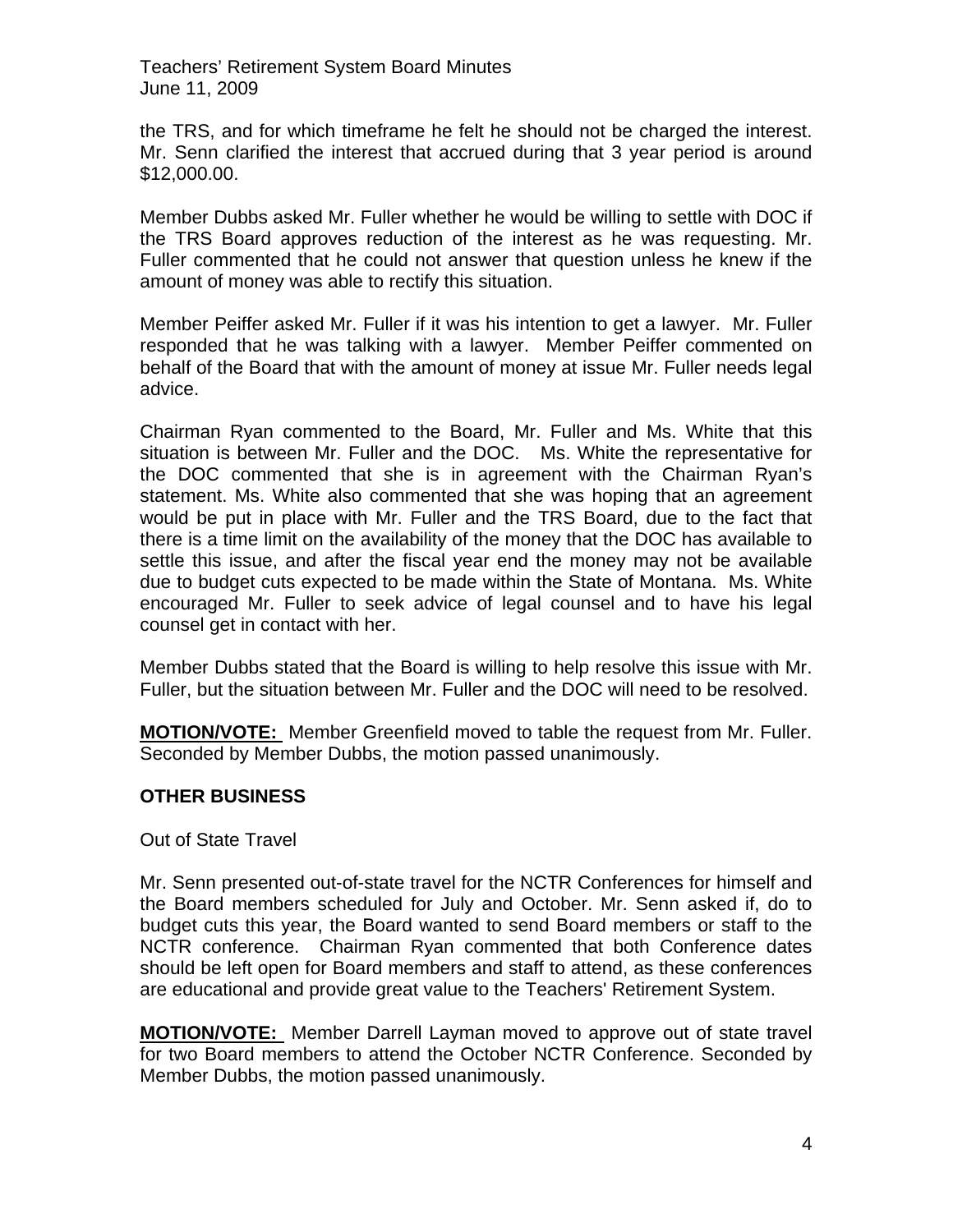## 4:24 p.m. Phone Conference with Ms. Kaleva

Ms. Pizzini reviewed the discussions from the February and May 2009, board meetings regarding Mr. Wesley Young's reemployment following his retirement with the Frontier School District. In a letter dated June 3, 2009, Ms. Kaleva, on behalf of Mr. Young, stated Mr. Young would agree to resign as Maintenance Supervisor and Transportation Director as of June 30, 2009. He will remain in the current position as the Part-time Dean of Students. In exchange for the concession, Mr. Young would be permitted to retain his retirement benefits for the 2008-09 school year.

Ms. Kaleva commented that Mr. Young is giving up two legitimate contracts that he rightfully entered into in good faith, and has agreed not to enter into another contract in the district or any other district. Ms. Kaleva stated that if the Board did not accept the settlement offer, that Mr. Young does not have \$26,000 for the repayment of benefits, and if he has to take this matter further into a lengthy court matter he is willing to go forward.

Ms. Pizzini asked several questions of Ms. Kaleva, if the school had been notified, and do they have representation? Ms. Kaleva had not notified the school and she doesn't represent the school. If Mr. Young is required to repay benefits will he remain in the two positions? Mr. Young has not signed any contracts for the upcoming school year. Is there some negotiation of any portion of the repayment of benefits?

Chairman Ryan commented that if the Board negotiates repayment of any of the benefits that were paid out, is Mr. Young willing to come up with some names of retirees who are in this same situation.

Ms. Kaleva commented that she needed to consult with Mr. Young and she would get back with TRS on that question, she thanked the Board.

Mr. Senn recommended the Board enter into good faith negotiations with Mr. Young and his attorney to recover some portion of the benefits paid to Mr. Young. Chairman Ryan commended that the Board needs to look at recovering some portion of the benefits received, and Mr. Young should also identify the individuals he has knowledge of who have entered into the same contractual arrangements with other school boards.

### PUBLIC COMMENT ON BOARD RELATED ITEMS NOT ON THE AGENDA Chairman Ryan called for public comment No public comments were made.

**MOTION/VOTE:** Member Greenfield moved to direct staff to enter into negotiations with Mr. Young to recover some portions of the benefits paid to him, and to identify other individuals Mr. Young has knowledge of who have been